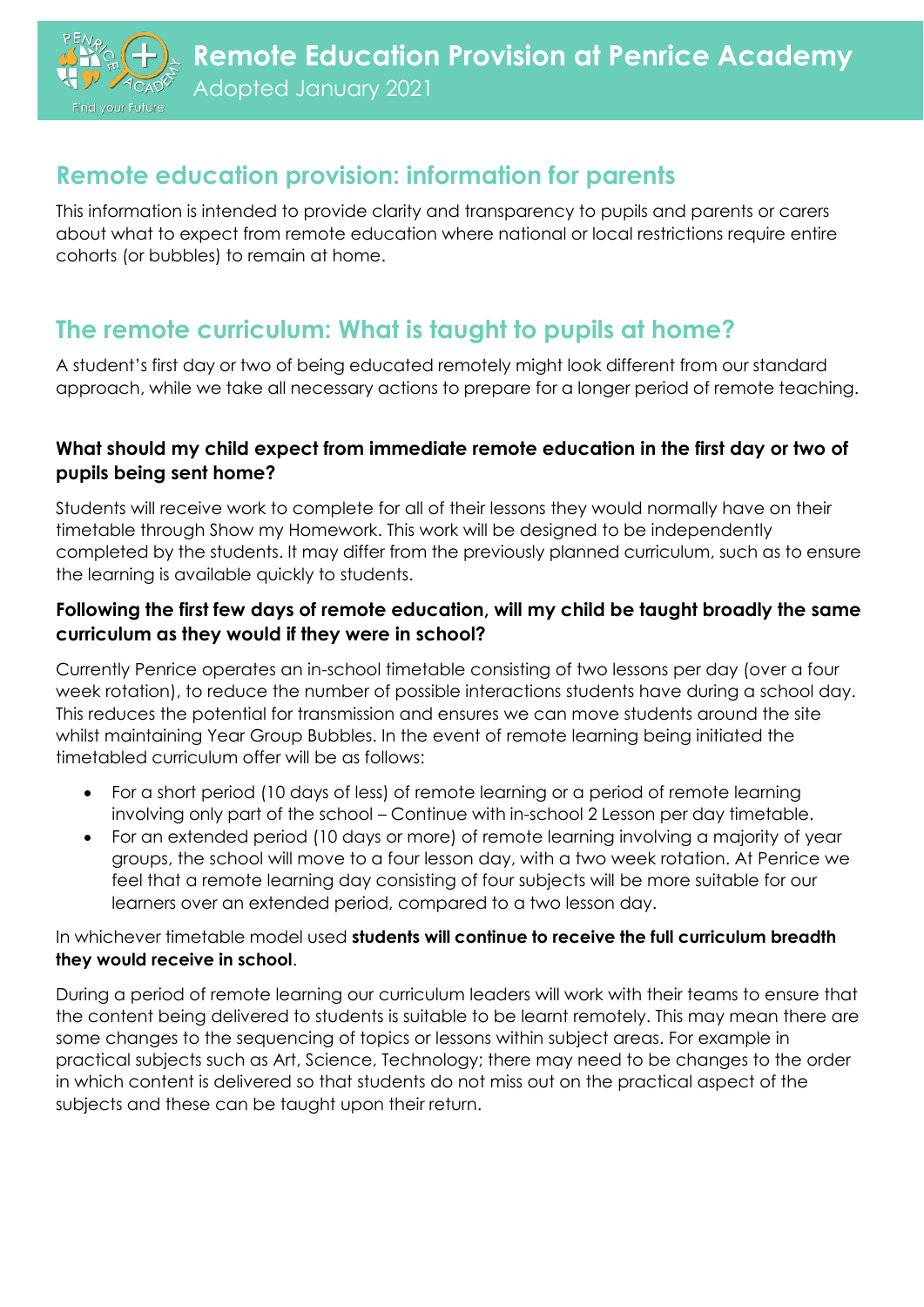## **Remote teaching and study time each day**

### **How long can I expect work set by the school to take my child each day?**

All students will be set work equivalent to five hours of learning time. *This may differ on the first two days when remote learning is initiated.*

We would expect students to follow as closely as possible the normal hours of the school day, however we are aware that this is not always achievable.

## **Accessing remote education**

#### **How will my child access any online remote education you are providing?**

| <b>Instructions for ALL lessons</b><br>will be set through                                                                                        | satchel:<br><b>SMHW</b><br>one<br>Show My Homework, now called<br>Satchel One | https://www.satchelone.com/  |
|---------------------------------------------------------------------------------------------------------------------------------------------------|-------------------------------------------------------------------------------|------------------------------|
| Live Teaching will be<br>conducted through                                                                                                        | <b>Microsoft Teams</b>                                                        | https://teams.microsoft.com/ |
| Students may be required to access resources from a range of other sources. Instructions for<br>which will be available through Show My Homework. |                                                                               |                              |

### **If my child does not have digital or online access at home, how will you support them to access remote education?**

In the event that a student does not have suitable online access at home to enable them to engage with the remote learning set, parents/carers should contact their child's Head of Year. Penrice will then be able to support you in the following ways:

- Work Packs We will send physical copies of resources home for your child to complete.
- Provide IT Access We have and will continue to provide devices to students who need them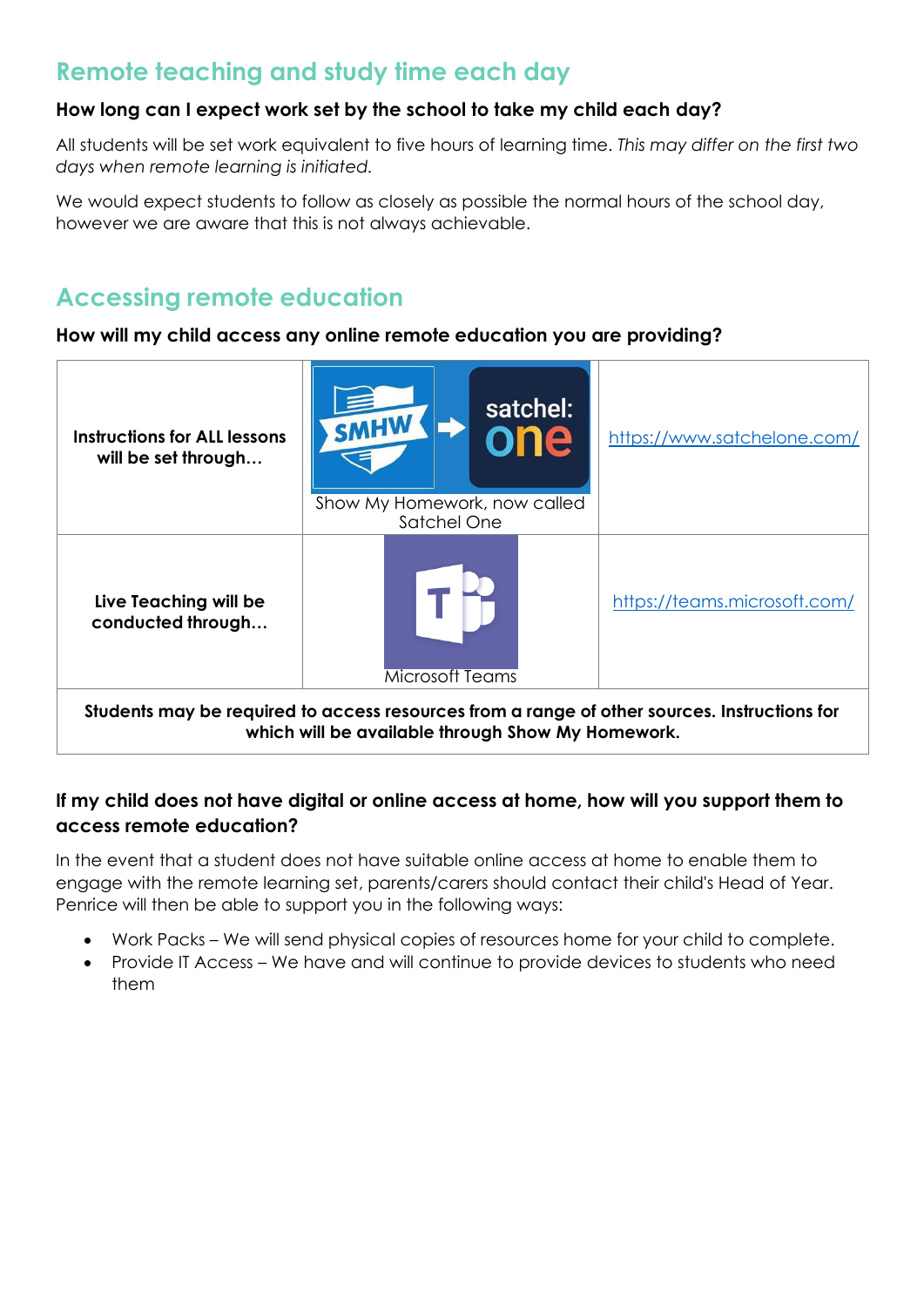# **How will my child be taught remotely?**

We use a blend of the following approaches to teach pupils remotely:

- live teaching (online lessons)
- recorded teaching (e.g. Loom Videos, YouTube, video/audio recordings made by teachers)
- printed paper packs produced by teachers (e.g. workbooks, worksheets)
- textbooks and reading books pupils have at home
- commercially available websites supporting the teaching of specific subjects or areas, including video clips or sequences (such as Hegarty Maths, Educake, Tassomai, Seneca, etc)
- long-term project work and/or internet research activities (as per the schools full opening guidance, schools full opening guidance, schools are expected to avoid an over-reliance on these approaches)

### **Engagement and feedback**

#### **What are your expectations for my child's engagement and the support that we as parents and carers should provide at home?**

It is our expectation that all of our students engage fully with their remote education, trying as much as possible to follow the timings of the school day to maintain routines.

Teachers will indicate through Show My Homework what work is expected to be submitted (uploaded to Show My Homework) at the end of each lesson.

### **How will you check whether my child is engaging with their work and how will I be informed if there are concerns? How will you assess my child's work and progress?**

Teachers will monitor the quality of the work students submit and will check understanding through formative assessment process. This may involve online quizzing, questions in work or other online methods.

Teachers will provide their classes with whole class feedback on the work they have submitted and will give targeted feedback to students who have not completed their work to a sufficient standard.

Penrice will analyse submission data for students on a weekly basis across all of their subjects. Students who are disengaged with their remote learning across a range of subjects will be identified and contact will be made with parents/carers.

# **Additional support for students with additional needs**

### **How will you work with me to help my child who needs additional support from adults at home to access remote education?**

We recognise that students with additional needs (SEND) may require more support with remote learning. If your child is on the Academy's Record of Need we will support our students in the following ways:

• Your child has access to Key Worker support on a daily basis should they need any help accessing work or assistance with task completion. The SEND team are on hand and available during school hours via their email address and will have already made contact